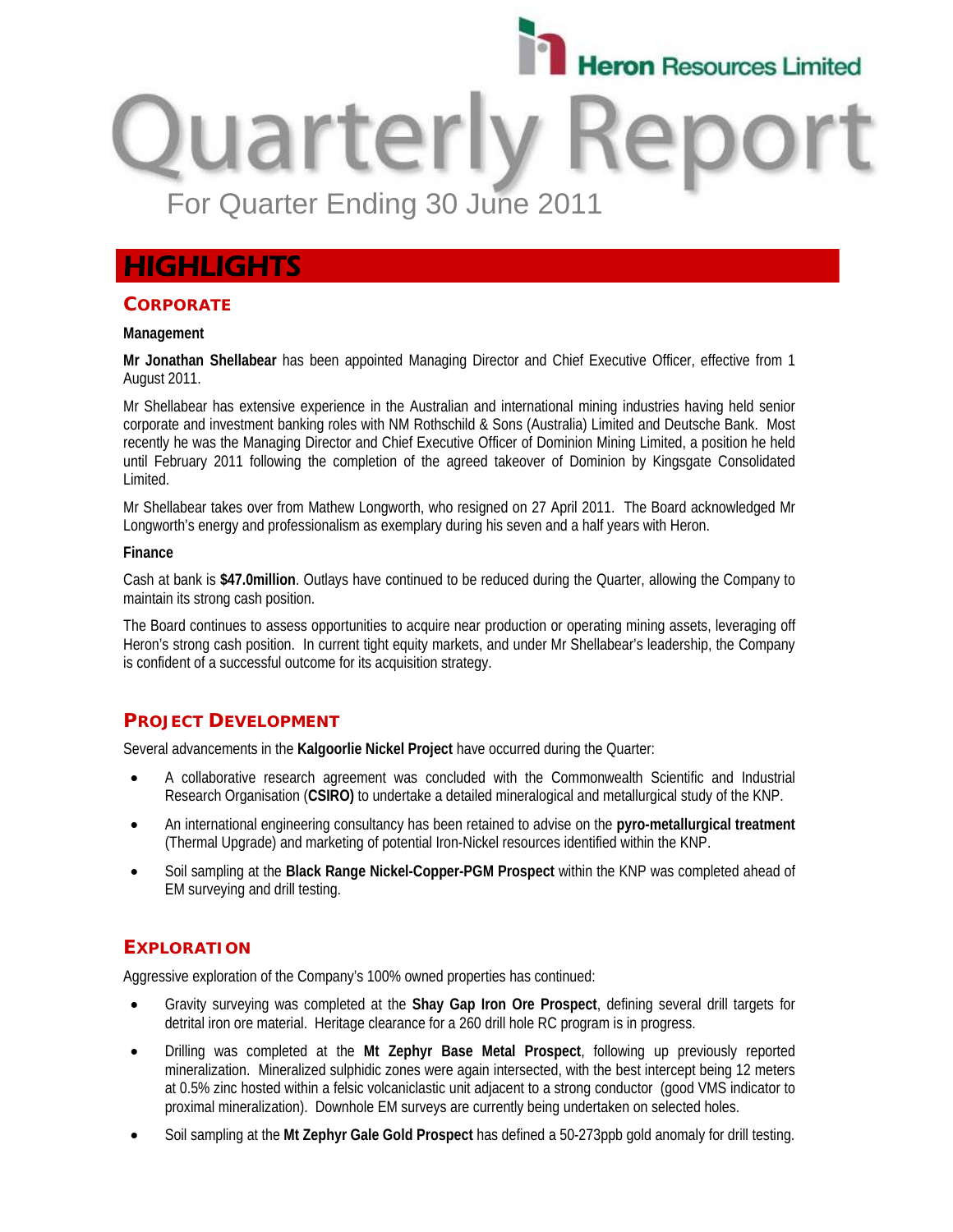# PROJECT DEVELOPMENT

### **KALGOORLIE NICKEL PROJECT (KNP) (HERON 100%)**



The Company recognizes the immense option value of the KNP, and is developing a strategy to crystallize this value.

- Define which ore types are best suited to conventional Pressure Acid Leach and Heap Leach hydrometallurgical processing (producing Nickel Intermediate Products), and which may be amenable to pyro-metallurgical smelting (producing Iron-Nickel).
- Define the mineralogy for the various KNP ore types, with the CSIRO Research Agreement and the ferronickel consultancy being two important steps (refer below).
- Following the various studies, scope the optimum flow sheets across the range of KNP ore types.
- Continue to evaluate alternate hydrometallurgical processing technologies where patents exist, through provision of test material under agreement.
- Drill test Ni-Cu-PGM sulphide targets, with **Black Range** and **Kalpini** currently the most advanced targets.

Kalgoorlie Nickel Project Location

Heron has implemented a strategy of focusing on the core project around the resource base of **744 million tonnes grading 0.73% nickel and 0.044% cobalt** (for details of resource categories and distribution between project areas please refer to the statement of mineral resources following).

There has been a steady grant of KNP Mining Leases covering Nickel Laterite resources during the Quarter, reflecting the tenement consolidation strategy. Peripheral non-resource tenements have been divested, mainly to gold explorers.

#### **CSIRO Research Agreement**

The Company entered into a collaborative research agreement with the Commonwealth Scientific and Industrial Research Organisation (**CSIRO)** to undertake a detailed mineralogical and metallurgical study of the ore types at the **KNP**. CSIRO is a world-renowned research organisation and its Minerals Down Under National Research Flagship has specialist expertise in ore deposit studies and mineral processing.

This study will define which minerals contain extractable nickel and how these particular minerals can be preferentially recovered using low cost processing such as screen beneficiation and cyclones. The objective is to increase the nickel grades of the leach feed material. Securing higher Leach Feed Grades from the currently defined mineralisation has the potential to increase nickel production rates with little change to the capital and operating costs as envisaged in the Heron KNP Prefeasibility Study Revision of February 2010.

The February 2010 study recommended a 3.75Mtpa operation over 35 years, producing an average of 36,700 tonnes per annum of nickel in intermediate product, at an average operating cost of \$4.17/lb. The predicted Leach Feed resource was **134Mt grading 1.04% nickel**. The aim of the CSIRO research is to significantly improve this Leach Feed Grade.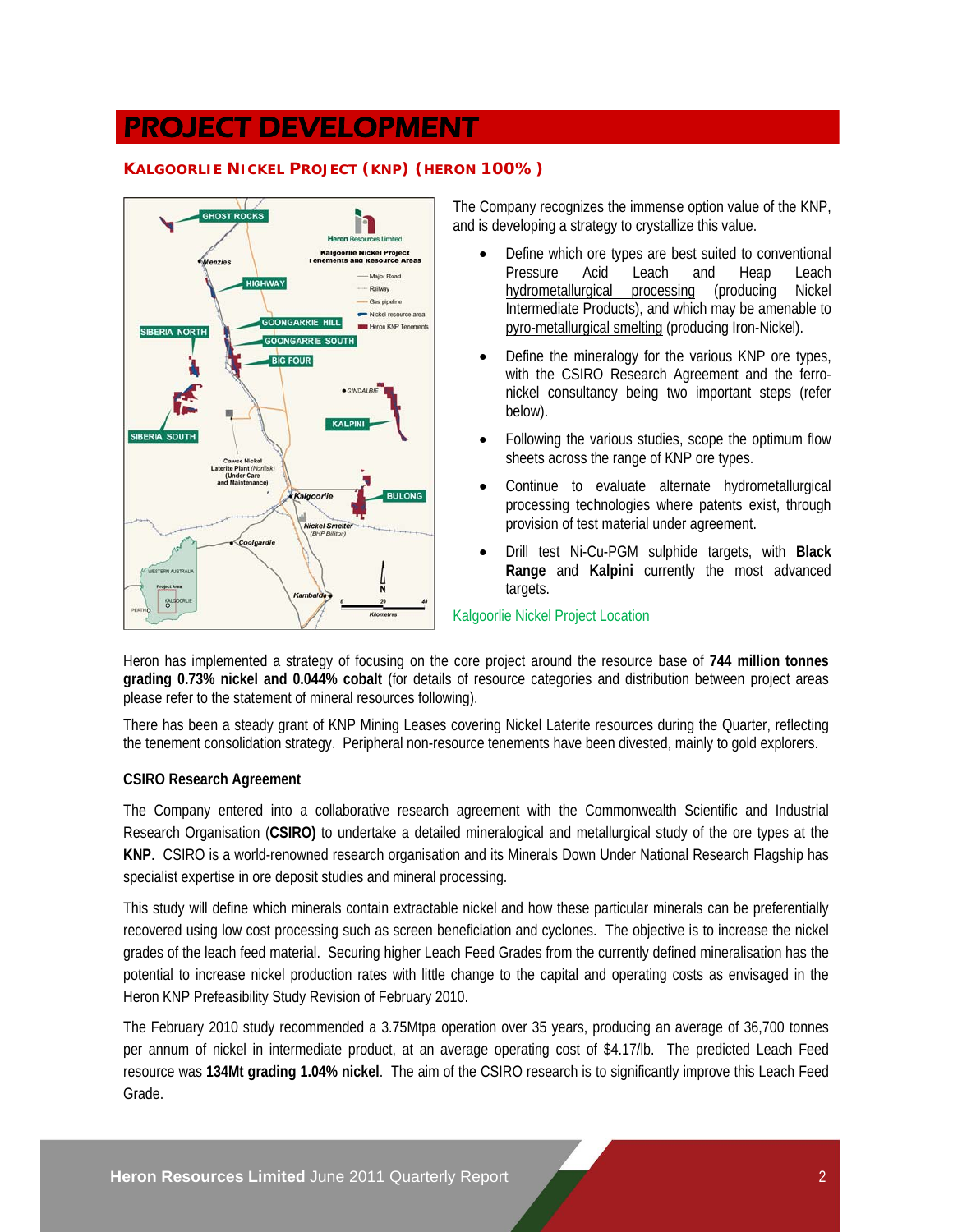#### **Iron-Nickel Study**

The Company retained an international engineering consultancy to advise on the treatment and future marketing of potential Iron-Nickel targets identified within the **KNP**.



There are three main areas where the consultancy will be assisting:

- Technical review and appraisal of the Heron's ores and potential concentrates (assisted by the CSIRO study).
- Market studies covering iron and nickel products, notably for the ferro-nickel, stainless steel and specialized steel sectors in China.
- Preliminary technical and economic studies of various processing routes.

This study will benchmark the ores and concentrates which Heron could produce, and identify the possible uses and markets for each one. The key issues to be addressed to quantify the Iron-Nickel potential of the KNP include:

- Quality and quantity of each ore or concentrate considering nickel grade, iron grade, gangue components and impurities, and likely market acceptance.
- High-level technical appraisal of processing alternatives and potential products.
- Particular focus to be on low-capital or stage-wise developments appropriate for Heron, particularly the scope to utilize the extensive established Kalgoorlie region infrastructure.

The nickel and iron markets are constantly changing, particularly as a result of developments in China. In the last decade there has been a rise and possibly the fall again of nickel pig iron (NPI) as a feed to stainless steel plants. There are "push factors" such as the requirement to do some processing of ores before export in traditional supply countries such as Indonesia and the Philippines.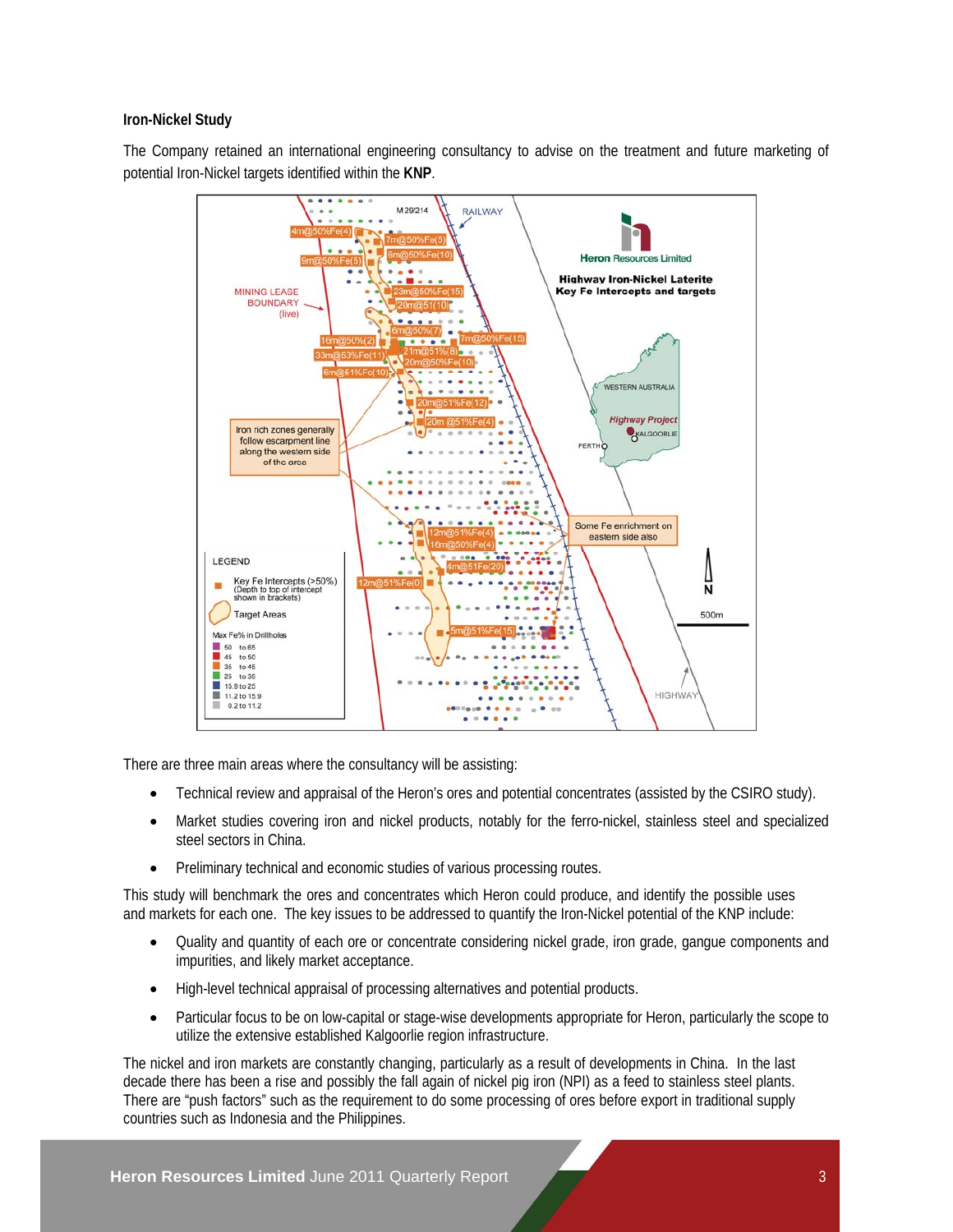

**Black Range Nickel-Copper-PGM Sulphide Project**



Black Range soil geochemical coverage

**YERILLA PROJECT (SHANSHAN EARN IN)**



Yerilla Nickel Cobalt Project Location

The Black Range Mining Lease was granted to Heron.

The tenement contains a Layered Mafic Complex termed the Ora Banda Sill, with known nickel-copper sulphide occurrences. The mineralized setting is comparable to world-class occurrences such as Voisey's Bay in Canada.

Heron immediately completed a 314 sample soil geochemical program to define anomalous copper-nickel-PGM zones for ground Electro-Magnetic (EM) follow up and then Reverse Circulation (RC) drilling.

Soil results are awaited.

The Yerilla Project is a partnership between Heron and Shanshan Ningbo. Shanshan may earn a 70% interest in the project by completing all studies and construction of the project. The earning point is upon the project commissioning reaching 50% of name plate capacity.

Shanshan has completed a Scoping Study for a combined agitated leach and heap leach processing for the Yerilla project. Operating and capital expenditures were estimated for both Australia and China-located plants.

The process flow sheet aims at beneficiation of the ore prior to sulphuric acid leaching in a stirred tank environment. This will be complemented by a study to look at the potential of heap leaching the beneficiation rejects.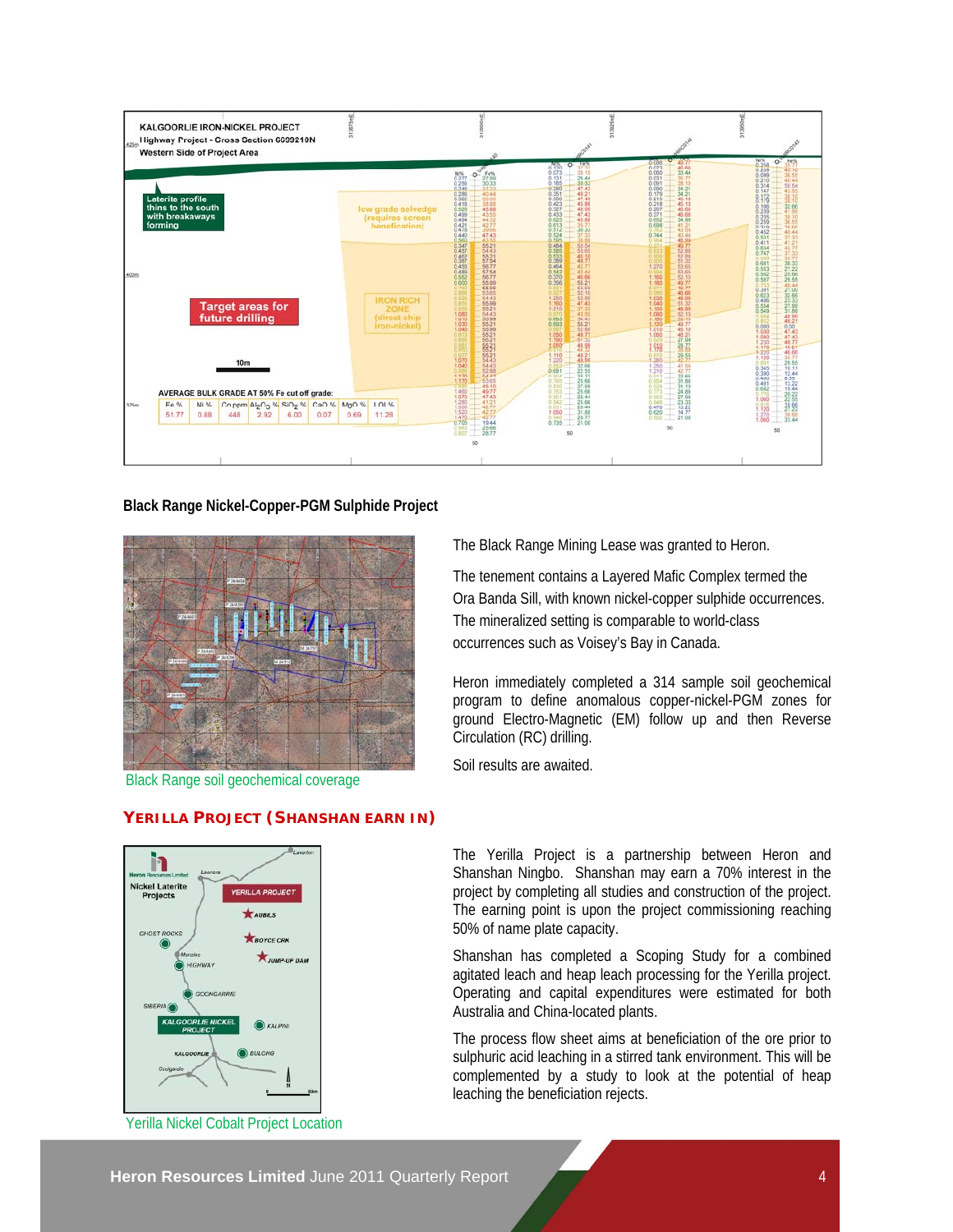# EXPLORATION PROJECTS

#### **MT ZEPHYR BASE METAL PROJECT**



The Company's wholly owned Mt Zephyr Project is located 70km north-east of Leonora. The project is targeting Volcanogenic Massive Sulphide (VMS) deposits similar to those found at the Teutonic Bore copper-zinc-lead mine located 60km west.

RC drilling was completed during the Quarter with 15 holes for 2,176m. Targets included the alteration zone outlined in the March 2011 Quarterly, extensions of the mineralised sericite alteration zone, a RAB copper anomaly in the central target area and two untested EM anomalies in the northern target area.

No massive sulphides were intersected, however, several sulphide-rich VMS zones were indentified, which continue to provide encouragement for economic mineralization.

Mt Zephyr Location Plan

Results from drilling during the Quarter were as follows:

- ZNRC010: **8 meters @ 0.64% zinc** from 84 meters depth in sericite schist.
- ZNRC015: **12 meters @ 0.5% zinc** from 72 meters depth in felsic volcanic.
- ZNRC015: **24 meters @ 0.06% copper** from 96 meters in a semi-massive sulphides.

The host rock is heavily sericite-altered felsic volcanic, as opposed to black shale enrichment. This augurs well for VMSstyle mineralized systems.

Down-hole EM surveying will be completed, aiming to identify off-hole massive sulphide mineralization.

#### **MT ZEPHYR GALE GOLD PROJECT**



Heron soil sampling at Mt Zephyr (Gale) has delineated a strong **50-273ppb gold anomaly** over some 800 meters along strike from previous Newcrest drilling along a granite/basalt contact.

The previous drilling immediately northwest of the soil peak anomaly returned pervasive broad zones of 0.1- 0.7g/t gold.

A moderate priority follow-up RAB program (37 holes for 1,300m) has been designed to follow up the soil gold anomaly.

Mt Zephyr Gale, gold soil geochemistry on magnetics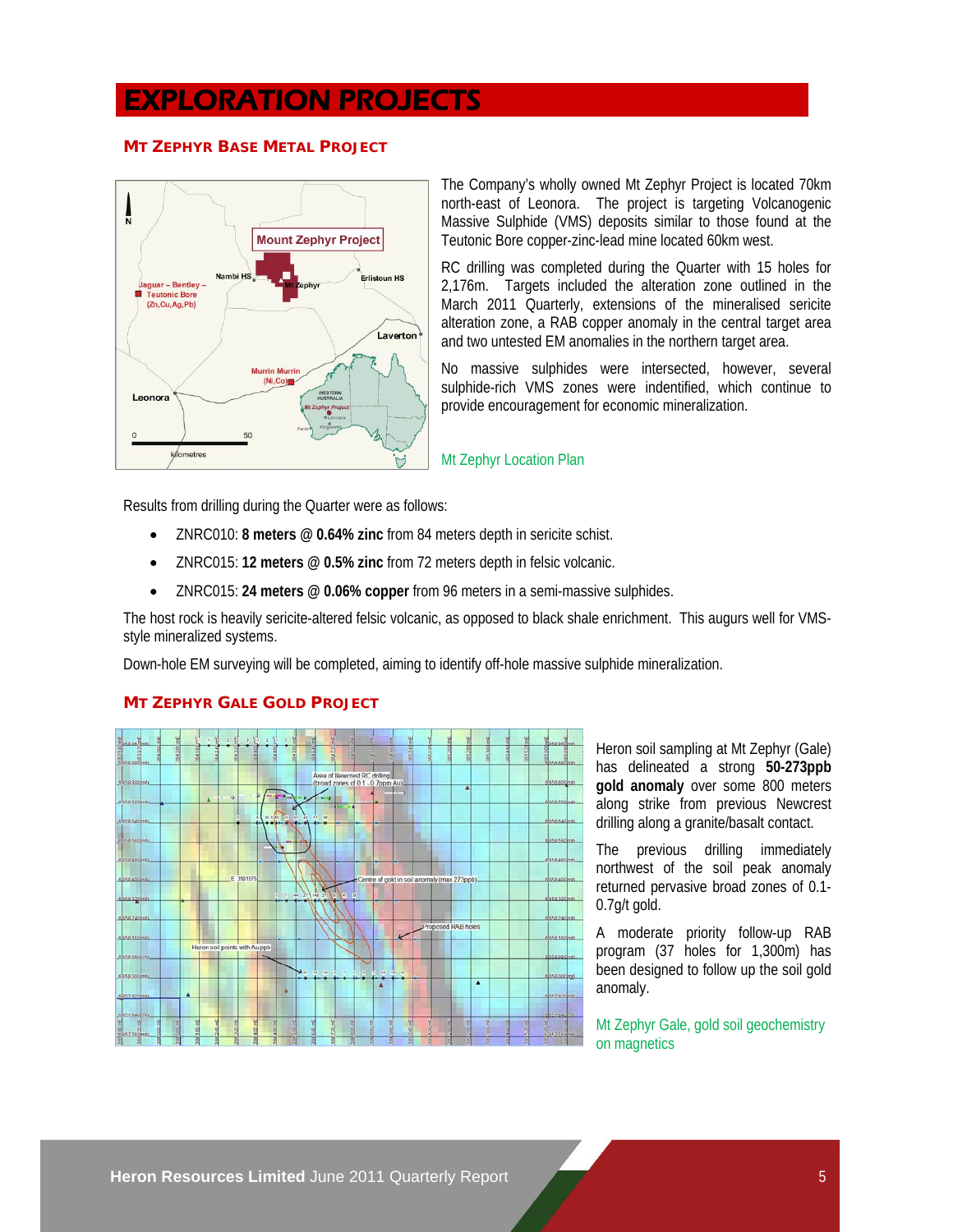#### **MT ZEPHYR NORTH PROJECT**



Photo of Diamond Core ZRDD01 209 – 220m

The Mt Zephyr North Copper-Gold Project is located in the far north of the Mt Zephyr project area, 80km north-east of Leonora.

As previously reported, the Company drilled a single diamond core hole (ZRDD01) into a strong magnetic anomaly which intersected 85 meters (from 190 meters depth) of strongly altered magnetite-hematite-epidote basaltic and syenitic rocks.

A follow-up broad spaced program of RAB drilling identified a strong copper anomaly within strongly altered granitic rocks in a hole directly to the north of the magnetic anomaly. A subtle but strike extensive EM anomaly is also associated with this zone, providing a clear target for follow-up.

A single follow-up RC hole intersected a zone of strongly magnetic amphibolite and granite with epidote alteration over some 15 meters from 120 meters depth. No sulphides were intersected, with maximum 0.01% copper.

However, based on the magnetite intersected in drilling, the magnetic anomaly is now being geophysically modelled to determine the potential for open-pittable magnetite Iron Ore.

The magnetic anomaly is some 500m in diameter and associated with the magnetite skarn alteration defined in earlier Heron drilling of the copper-gold target.

Mt Zephyr North magnetic anomaly

#### **SHAY GAP IRON ORE PROJECT**

Heron's wholly owned Shay Gap Iron Ore Project is located 150km due east of Port Hedland and adjacent to BHP Billiton's iron ore operations in this area. The Company is exploring for Detrital and Channel Iron Deposits (DID and CID), derived from iron-rich material shed from the Shay Gap ranges to the immediate north-east.

Previously reported surface samples from the tenements returned several results above 60% iron, indicating that high grade iron-ore in modern times is being shed off the ranges and onto Heron's tenements. The Company is currently working through the requirements of the Heritage Agreement signed with the Traditional Owners and is hoping to commence drilling programs in the next Quarter.

The Company completed a detailed gravity survey over four key areas along the range. Gravity surveying is a geophysical method which maps the subtle changes in density of various rock types and has proven to be an effective exploration tool for targeting high-grade detrital deposits in Western Australia. Four key areas (shown below) are being initially targeted with the gravity surveys.

The Company's tenements at Shay Gap cover a 15km strike extent of the range-front and there is potential for Detrital Iron Deposits to have been trapped in old drainage lines along the contact between the sediments and the granite, and between the granite and later cross-cutting dolerite dykes.

The gravity data highlights a number of encouraging "highs" along the range front in Area 3 and a number of other areas. Some 260 RC drill collars have been marked out, and Heritage clearance is in progress.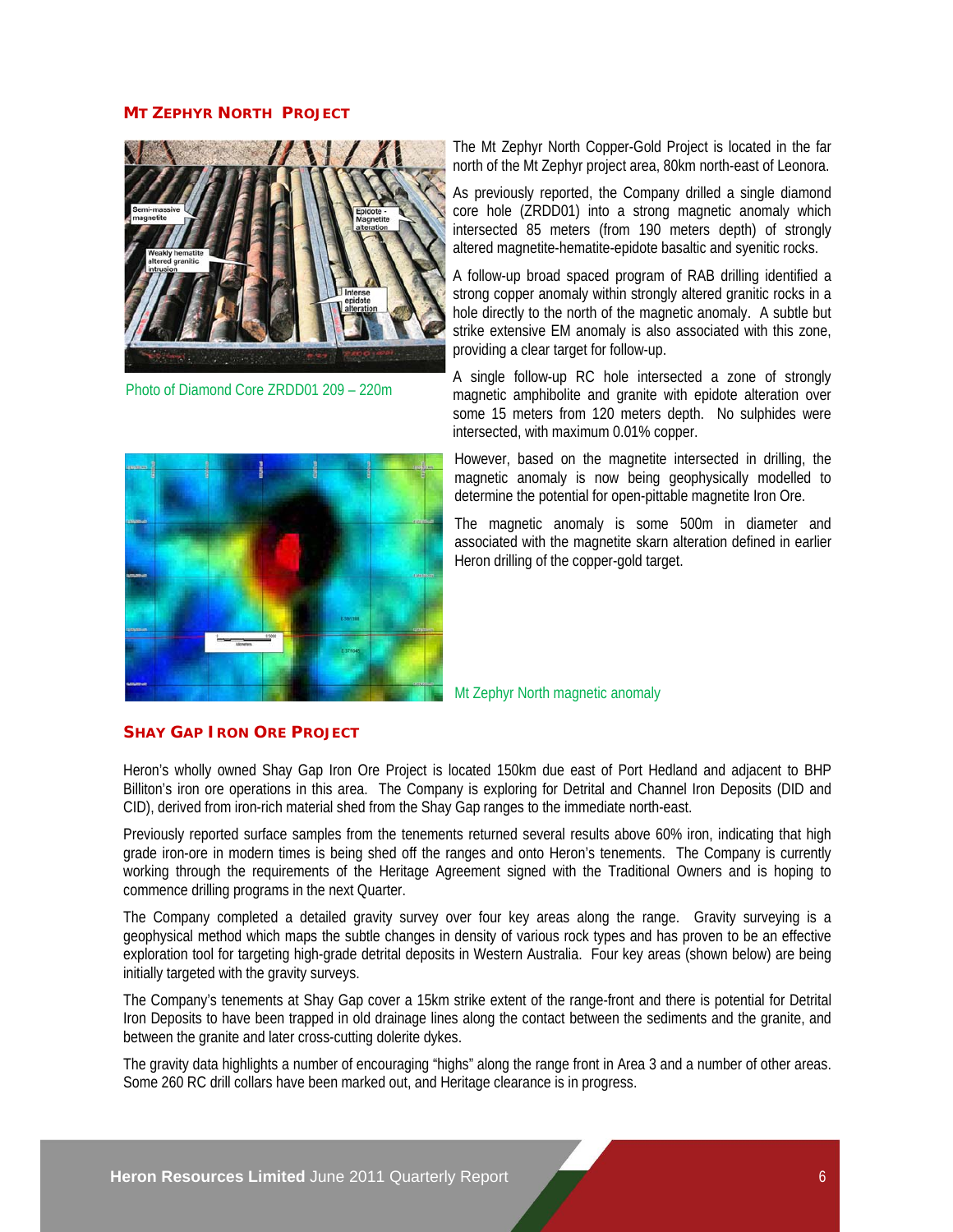Map showing location of Heron's tenement area and gravity survey areas adjacent to the range at Shay Gap (background is Landsat image)



Map showing the gravity survey anomalies (highest gravity indicating dense rock in red tones) draped over topography



**Heron Resources Limited** June 2011 Quarterly Report 7 **7**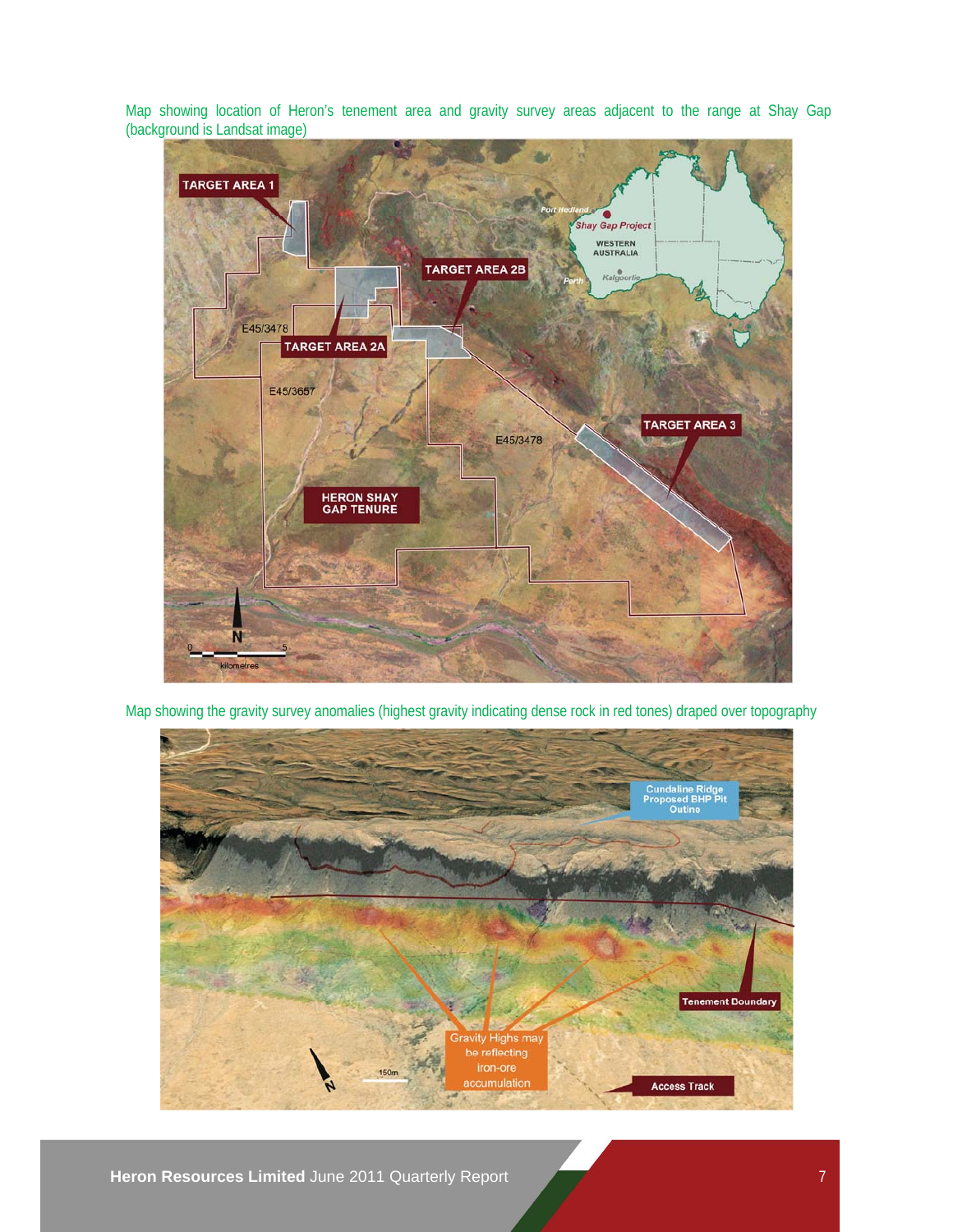#### **BARE HILL GOLD PROJECT**



The Company's wholly owned Bare Hill Gold Project is located 70km south-east of Kalgoorlie and 8km to the east of the 420,000oz Salt Creek gold deposit. A total of 8 RC holes were drilled in the previous Quarter for 857meters. All holes returned anomalous gold intercepts with three holes returning more significant results using 1 metre samples as detailed below:

| Hole   | <b>Northing</b> | Easting | Significant gold intercepts |
|--------|-----------------|---------|-----------------------------|
| BHRC01 | 6559280         | 414460  | 5m @ 1.85g/t from 73m       |
| BHRC02 | 6559280         | 414500  | 6m $@$ 2.17g/t from 78m     |
| BHRC03 | 6559600         | 414440  | 4m @ 2.79g/t from 64m       |

The anomalous results were associated with zones of quartz veining and sericite-carbonate-pyrite alteration in mafic schists.

There was scope to interpret that the mineralisation is trending oblique to the section (in an ENE or ESE trend) and so a program of 23 angled RAB holes for 1,203m were drilled. Best intercept was 4 meters at 1.2g/t gold. The N-S trend, rather than E-W, is preferred.

It is likely a farm-out of Bare Hill will be sought.

#### **NEW PROJECTS, WESTERN AUSTRALIA**

During the Quarter, the Company has become more active in tenement pegging in Western Australia, with new acquisitions including:

- **Diemals South**, iron-ore target in the Yilgarn Iron Province. An initial review of data indicated previous drilling intersected up to 10 meters @ 58% iron from 8 meters down-hole, and appears open along strike. Upon grant, mapping then RC drill follow-up is planned.
- **Mt Sandilands**, vein-hosted barite-lead-zinc prospect in the western Gascoyne Province. From interpretation of open file data, several targets have been defined for geochemical sampling then RC drill follow-up.

The Heron pegging strategy is most specific, in that a defined drilling target must be apparent to support the pegging.

#### **LEICHHARDT COPPER-GOLD-REE PROJECT, NORTHWEST QUEENSLAND**

The Company commenced tenement pegging in the Mt Isa Inlier of Northwest Queensland, targeting copper-gold-rare earth mineralization in Iron Ore Copper Gold (IOCG) settings.

In terms of exploration potential, Mt Isa Inlier is a very well mineralised Cu-Au, Pb-Zn-Ag, U-REE and Mo-Re province, with one or two world class deposits discovered virtually each decade (Ernest Henry 1991 discovery, 122Mt at 1.14% Cu and 0.55g/t Au; Mt Elliott 2009 discovery, 570Mt at 0.44% Cu and 0.26g/t Au, both IOCG deposits).

The copper, copper-gold and Rare Earth (REE) potential of the Leichhardt-Kalkadoon block east of Mt Isa and the Eastern Succession further to the east is one of the best in the world. Recent discoveries in the Eastern Succession drilling under historical copper workings have reinforced this view, and are a model for the Heron tenement acquisition strategy.

To date, Heron has pegged 15 tenements covering 1,717km2. District-scale initial reconnaissance has confirmed largescale alteration systems, which has encouraged the Heron pegging.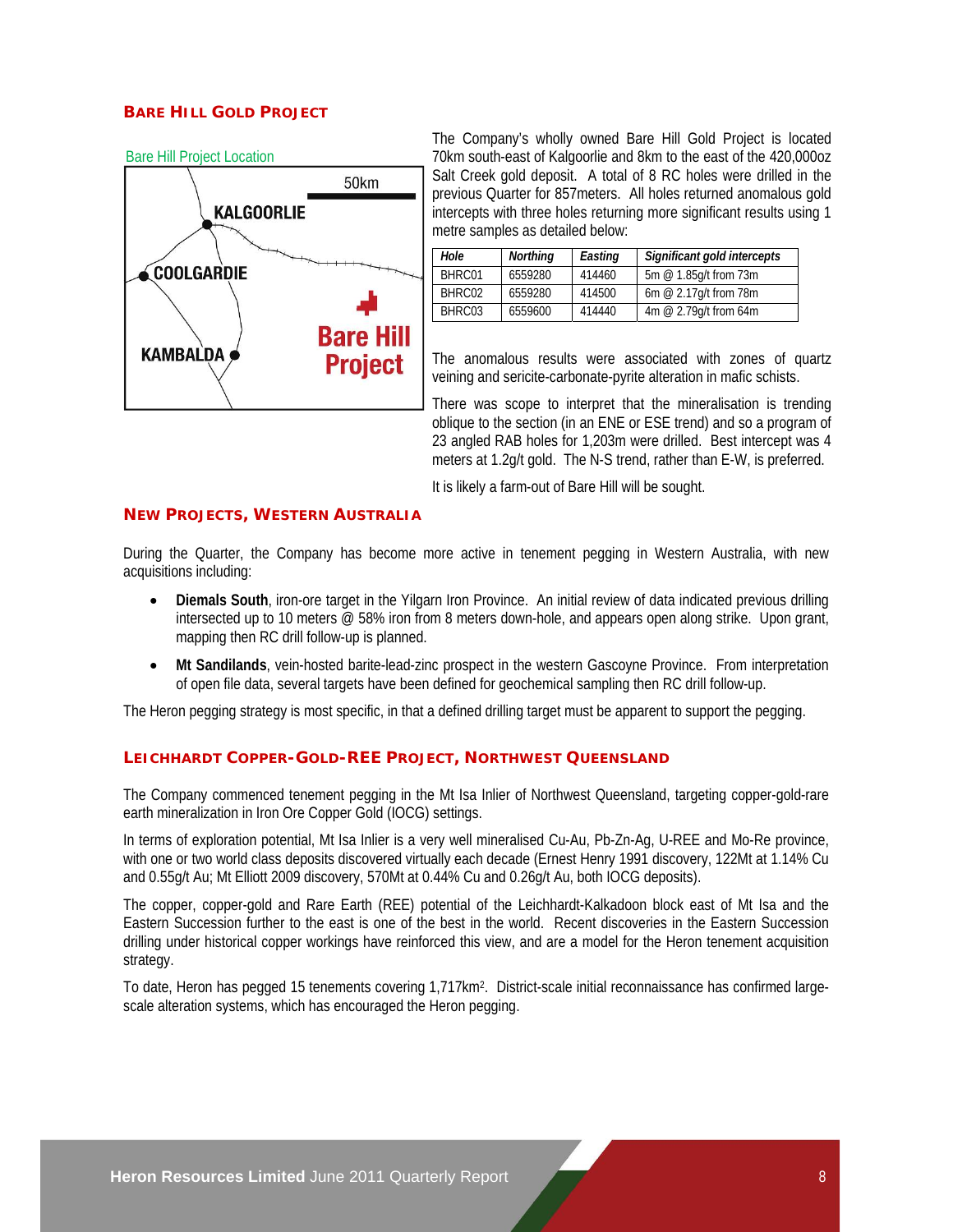#### **Kalgoorlie Nickel Project, Statement of Mineral Resources**

| Project                  | <b>Prospect</b>             | <b>Million</b> | Ni   | Co    | Ni              | Co      | Cut-off | Category  | <b>Estimation</b> |
|--------------------------|-----------------------------|----------------|------|-------|-----------------|---------|---------|-----------|-------------------|
|                          |                             | tonnes         | %    | %     | tonnes          | tonnes  | %Ni     |           | Method            |
| Goongarrie               | <b>Big Four</b>             | 40.4           | 0.77 | 0.049 | 311,000         | 19,800  | 0.5     | Indicated | Recoverable       |
| Goongarrie               | <b>Big Four</b>             | 13.4           | 0.71 | 0.045 | 95,000          | 6,100   | 0.5     | Inferred  | Recoverable       |
| Goongarrie               | Goongarrie Hill             | 66.6           | 0.67 | 0.031 | 446,000         | 20,600  | 0.5     | Inferred  | Recoverable       |
| Goongarrie               | Goongarrie South            | 5.6            | 1.11 | 0.107 | 62,000          | 6,000   | 0.5     | Measured  | Recoverable       |
| Goongarrie               | Goongarrie South            | 48.1           | 0.85 | 0.067 | 409,000         | 32,200  | 0.5     | Indicated | Recoverable       |
| Goongarrie               | Goongarrie South            | 47.0           | 0.69 | 0.035 | 324,000         | 16,500  | 0.5     | Inferred  | Recoverable       |
| Goongarrie               | Highway                     | 52.6           | 0.72 | 0.039 | 379,000         | 20,500  | 0.5     | Indicated | Recoverable       |
| Goongarrie               | Highway                     | 40.4           | 0.70 | 0.038 | 283,000         | 15,400  | 0.5     | Inferred  | Recoverable       |
| Goongarrie               | Scotia                      | 11.2           | 0.77 | 0.080 | 86,000          | 9,000   | 0.5     | Inferred  | Krige             |
|                          | <b>Sub-Total Goongarrie</b> | 325.4          | 0.74 | 0.045 | 2,395,000       | 146,100 |         |           |                   |
|                          |                             |                |      |       |                 |         |         |           |                   |
| Siberia                  | Siberia South               | 111.8          | 0.65 | 0.035 | 727,000         | 39,100  | 0.5     | Inferred  | Krige             |
| Siberia                  | Siberia North               | 15.5           | 0.71 | 0.040 | 110,000         | 6,200   | 0.5     | Indicated | Recoverable       |
| Siberia                  | Siberia North               | 75.9           | 0.73 | 0.033 | 554,000         | 25,100  | 0.5     | Inferred  | Recoverable       |
| Siberia                  | <b>Black Range</b>          | 20.4           | 0.75 | 0.102 | 153,000         | 20,800  | 0.5     | Inferred  | Krige             |
| Siberia                  | <b>Ghost Rocks</b>          | 47.3           | 0.66 | 0.042 | 312,000         | 19,900  | 0.5     | Inferred  | Krige             |
| <b>Sub-Total Siberia</b> |                             | 271.0          | 0.69 | 0.041 | 1,856,000       | 111,100 |         |           |                   |
| <b>Total KNP West</b>    |                             | 596.4          | 0.71 | 0.043 | 4,251,000       | 257,200 |         |           |                   |
|                          |                             |                |      |       |                 |         |         |           |                   |
| <b>Bulong</b>            | East                        | 16.7           | 0.90 | 0.047 | 150,000         | 7,800   | 0.5     | Indicated | Krige             |
| Bulong                   | East                        | 38.0           | 0.81 | 0.053 | 308,000         | 20,200  | 0.5     | Inferred  | Krige             |
| <b>Sub-Total Bulong</b>  |                             | 54.7           | 0.84 | 0.051 | 458,000         | 28,000  |         |           |                   |
|                          |                             |                |      |       |                 |         |         |           |                   |
| Hampton                  | Kalpini                     | 76.4           | 0.73 | 0.044 | 558,000         | 33,600  | 0.5     | Inferred  | Krige             |
| Hampton                  | Rebecca                     | 16.2           | 0.94 | 0.050 | 152,000         | 8,100   | 0.5     | Inferred  | End Area          |
| <b>Sub-Total Hampton</b> |                             | 92.6           | 0.77 | 0.045 | 710,000         | 41,700  |         |           |                   |
| <b>Total KNP East</b>    |                             | 147.3          | 0.79 | 0.047 | 1,168,000       | 69,700  |         |           |                   |
| <b>Total KNP</b>         |                             | 743.7          | 0.73 |       | 0.044 5,419,000 | 326,900 |         |           |                   |

#### **JORC COMPLIANCE STATEMENTS**

The information in this report that relates to Mineral Resources is based on information compiled by James Ridley who is a Member of the Australasian Institute of Mining and Metallurgy. James Ridley is a full time employee of Heron Resources Limited and has sufficient experience that is relevant to the style of mineralisation and type of deposit under consideration, and to the resource estimation activities undertaken to qualify as Competent Person as defined in the 2004 Edition of the 'Australasian Code for Reporting of Exploration Results, Mineral Resources and Ore Reserves'. James Ridley consents to the inclusion in this report of the matters based on his information in the form and context that it appears. Note that Mineral Resources that are not Ore Reserves do not have demonstrated viability.

The information in this report that related to Exploration is based on information compiled by David von<br>Perger who is a member of Australian Institute of Mining and Metallurgy. David von Perger is a full time<br>employee of style of mineralisation and type of deposit under consideration, and to the exploration activity that he is undertaking to qualify as Competent Person as defined in the 2004 Edition of the 'Australasian Code for Reporting of Exploration Results, Mineral Resources and Ore Reserves. David von Perger consents to the inclusion in this report of the matters based on his information in the form and context that it appears.

 $f RIL$ 

Ian Buchhorn **Executive Director**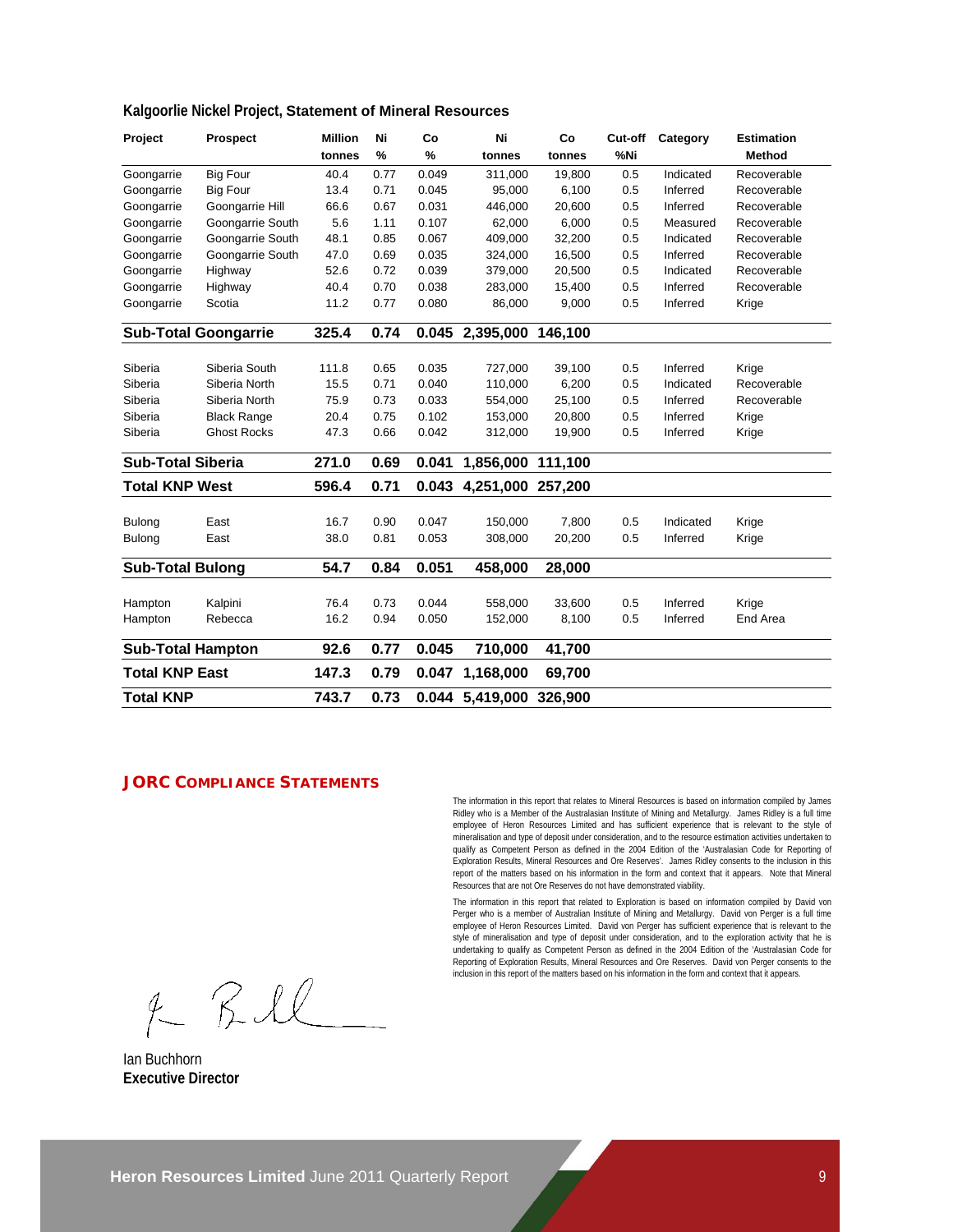# **Appendix 5B**

| MINING EXPLORATION ENTITY QUARTERLY REPORT<br>Name of entity                                                                               |                                 |                                        |  |  |  |
|--------------------------------------------------------------------------------------------------------------------------------------------|---------------------------------|----------------------------------------|--|--|--|
| <b>HERON RESOURCES LIMITED</b>                                                                                                             |                                 |                                        |  |  |  |
| ABN                                                                                                                                        | Quarter ended (current quarter) |                                        |  |  |  |
| 30 068 263 098                                                                                                                             | 30 June 2011                    |                                        |  |  |  |
| <b>Consolidated statement of cash flows</b>                                                                                                |                                 |                                        |  |  |  |
|                                                                                                                                            |                                 |                                        |  |  |  |
| Cash flows related to operating activities                                                                                                 | <b>Current Qtr</b><br>\$A'000   | Year to Date<br>(12 months)<br>\$A'000 |  |  |  |
| Receipts from product sales and related debtors<br>1.1<br>1.2<br>Payments for: (a) exploration and evaluation<br>development<br>(b)        | (932)                           | (8, 418)<br>(1, 475)                   |  |  |  |
| production<br>(c)<br>administration<br>(d)                                                                                                 | (1,042)                         | (3, 249)                               |  |  |  |
| Dividends received<br>1.3<br>Interest and other items of similar nature received<br>1.4<br>1.5<br>Interest and other costs of finance paid | 683                             | 2,958                                  |  |  |  |
| Income taxes paid<br>1.6<br>Other - GST<br>1.7                                                                                             | $\overline{2}$                  | 185                                    |  |  |  |
| <b>Net Operating Cash Flows</b>                                                                                                            | (1, 289)                        | (9,999)                                |  |  |  |
| Cash flows related to investing activities                                                                                                 |                                 |                                        |  |  |  |
| 1.8<br>Payment for purchases of: (a)<br>prospects<br>equity investment<br>(b)<br>other fixed assets<br>(c)                                 | (6)<br>(345)<br>(3)             | (21)<br>(345)<br>(386)                 |  |  |  |
| Proceeds from sale of:<br>1.9<br>(a)<br>prospects<br>(b) equity investment<br>(c) other fixed assets                                       | 50<br>1                         | 620<br>441                             |  |  |  |
| 1.10 Loans to other entities<br>1.11 Loans repaid by other entities                                                                        |                                 |                                        |  |  |  |
| <b>Net Investing Cash Flows</b>                                                                                                            | (303)                           | 309                                    |  |  |  |
| 1.12 Total operating and investing cash flows<br>(carried forward)                                                                         | (1, 592)                        | (9,690)                                |  |  |  |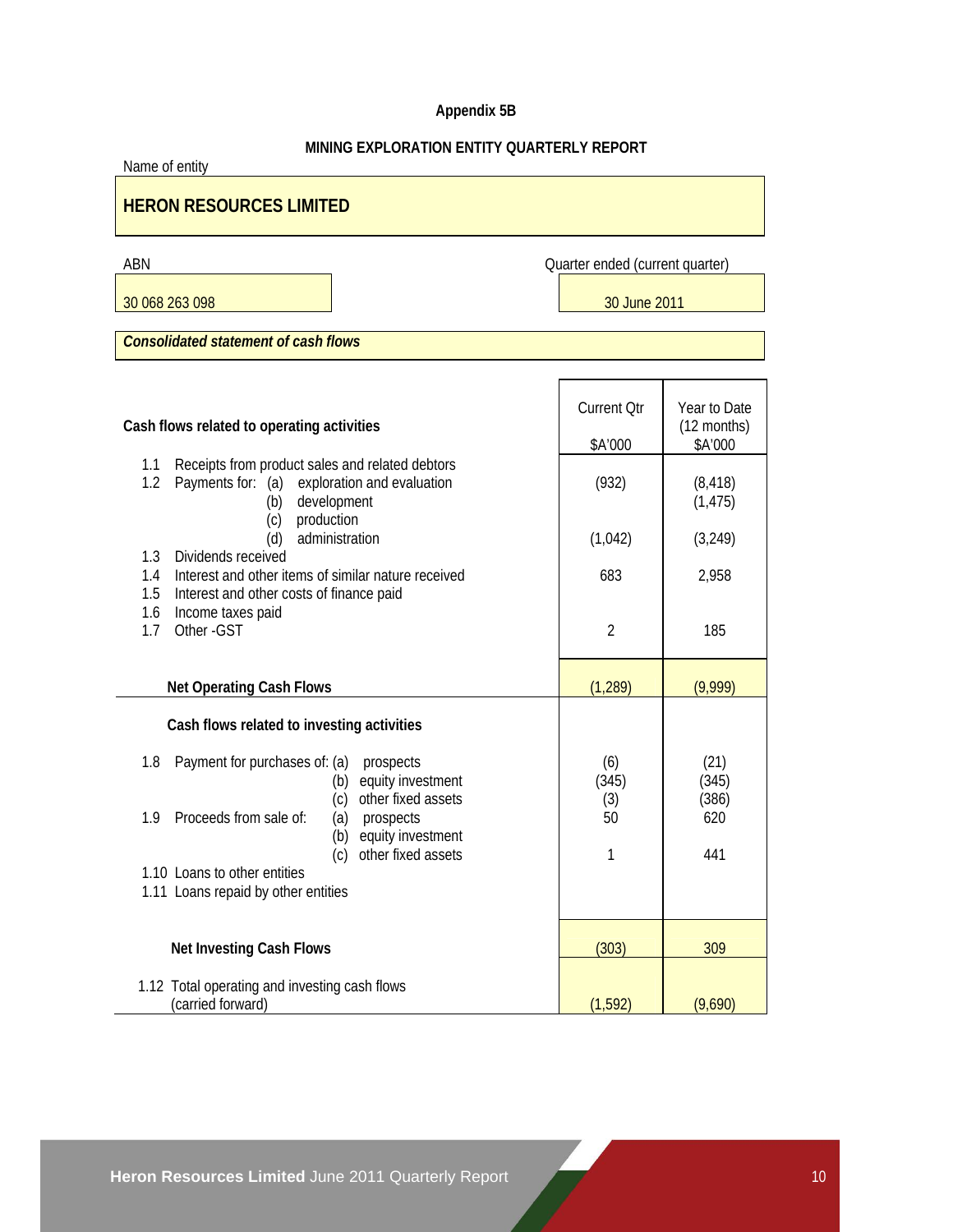| 1.12 Total operating and investing cash flows<br>(brought forward)                                                                                                                                                                           | (1, 592) | (9,690) |
|----------------------------------------------------------------------------------------------------------------------------------------------------------------------------------------------------------------------------------------------|----------|---------|
| Cash flows related to financing activities                                                                                                                                                                                                   |          |         |
| 1.13 Proceeds from the issue of shares, options, etc.<br>1.14 Proceeds from the sale of forfeited shares<br>1.15 Proceeds from borrowings<br>1.16 Repayment of borrowings<br>1.17 Dividends paid<br>1.18 Other (provide details if material) |          |         |
| Net financing cash flows                                                                                                                                                                                                                     |          |         |
| Net increase (decrease) in cash held                                                                                                                                                                                                         | (1, 592) | (9,690) |
| 1.19 Cash at beginning of quarter/year<br>1.20 Exchange rate adjustments                                                                                                                                                                     | 48,565   | 56,663  |
| 1.21 Cash at end of quarter                                                                                                                                                                                                                  | 46,973   | 46,973  |

 **Payments to directors of the entity and associates of the directors, payments to related entities of the entity and associates of the related entities** 

|                                                                       | <b>Current Otr</b><br>\$A'000 |
|-----------------------------------------------------------------------|-------------------------------|
| 1.22 Aggregate amount of payments to the parties included in item 1.2 | 867                           |
| 1.23 Aggregate amount of loans to the parties included in item 1.10   |                               |

1.24 Explanation necessary for an understanding of the transactions

 Directors fees, salaries and superannuation (A\$816,608). Provision of office accommodation by director related entity (A\$18,000) Provision of legal services by director related entity (A\$31,955)

#### **Non-cash financing and investing activities**

- 2.1 Details of financing and investing transactions which have had a material effect on consolidated assets and liabilities but did not involve cash flows
- 2.2 Details of outlays made by other entities to establish or increase their share in projects in which the reporting entity has an interest

See attached schedule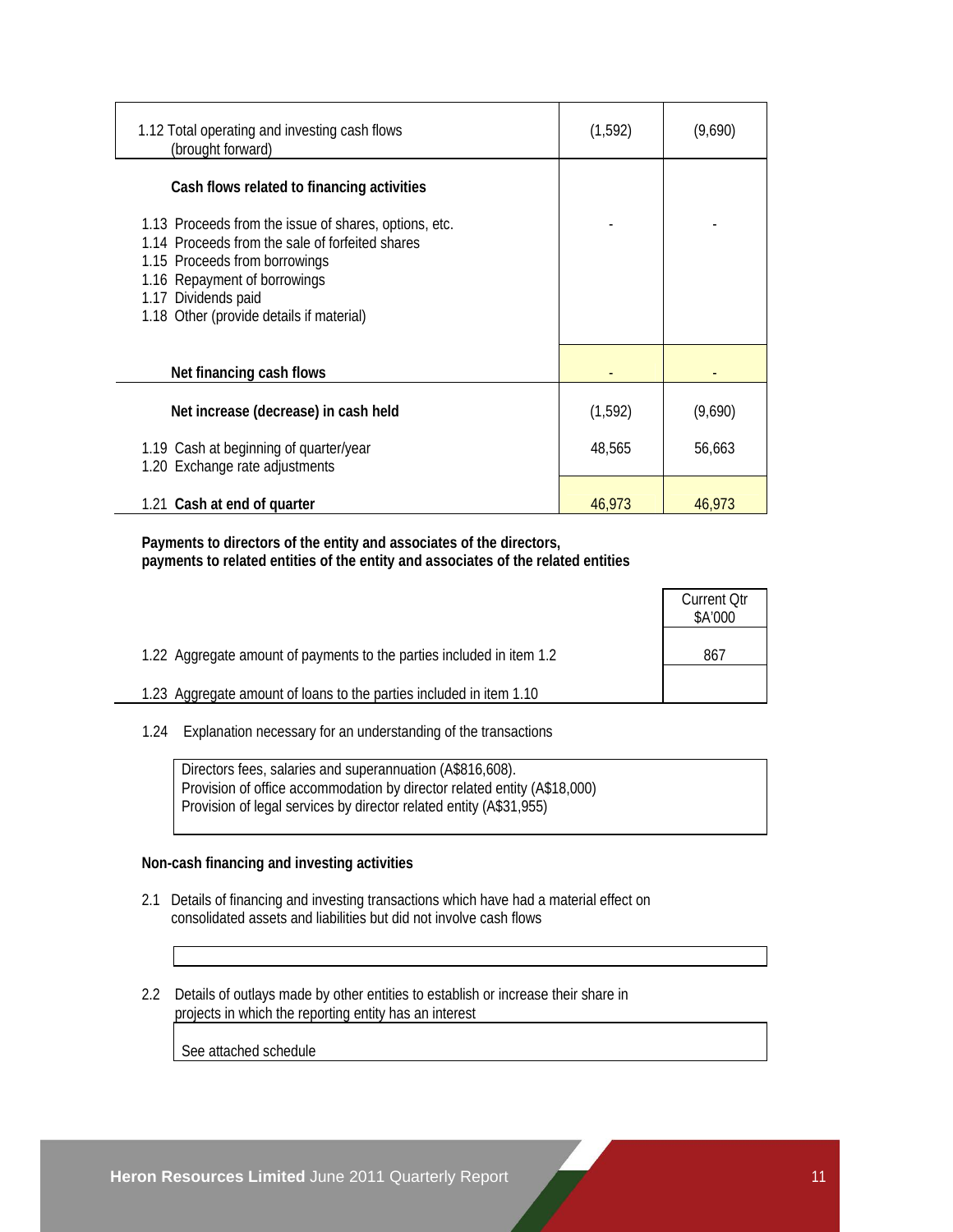### **Financing facilities available**

*Add notes as necessary for an understanding of the position*

|                                 | Amount available<br>\$A'000 | Amount used<br>\$A'000 |
|---------------------------------|-----------------------------|------------------------|
| Loan facilities<br>31           |                             |                        |
| 3.2 Credit standby arrangements |                             |                        |

### **Estimated cash outflows for next quarter**

| \$A'000 |
|---------|
|         |
| 1,600   |
| ۰       |
| ۰       |
| 750     |
| 2,350   |
|         |

#### **Reconciliation of cash**

| Reconciliation of cash at the end of the quarter (as<br>shown in the consolidated statement of cash flows) to<br>related items in the accounts as follows. | <b>Current Quarter</b><br>\$A'000 | <b>Previous Quarter</b><br>\$A'000 |
|------------------------------------------------------------------------------------------------------------------------------------------------------------|-----------------------------------|------------------------------------|
| 5.1 Cash on hand and at bank                                                                                                                               | 154                               | 175                                |
| 5.2 Deposits at call                                                                                                                                       | 46,242                            | 47,833                             |
| 5.3 Bank Overdraft                                                                                                                                         |                                   |                                    |
| 5.4 Other (provide details)<br>Property Rental bond<br>Environmental bonds<br><b>Escrow Accounts</b>                                                       | 47<br>530                         | 47<br>510                          |
| Total: cash at end of quarter (Item 1.21)                                                                                                                  | 46.973                            | 48,565                             |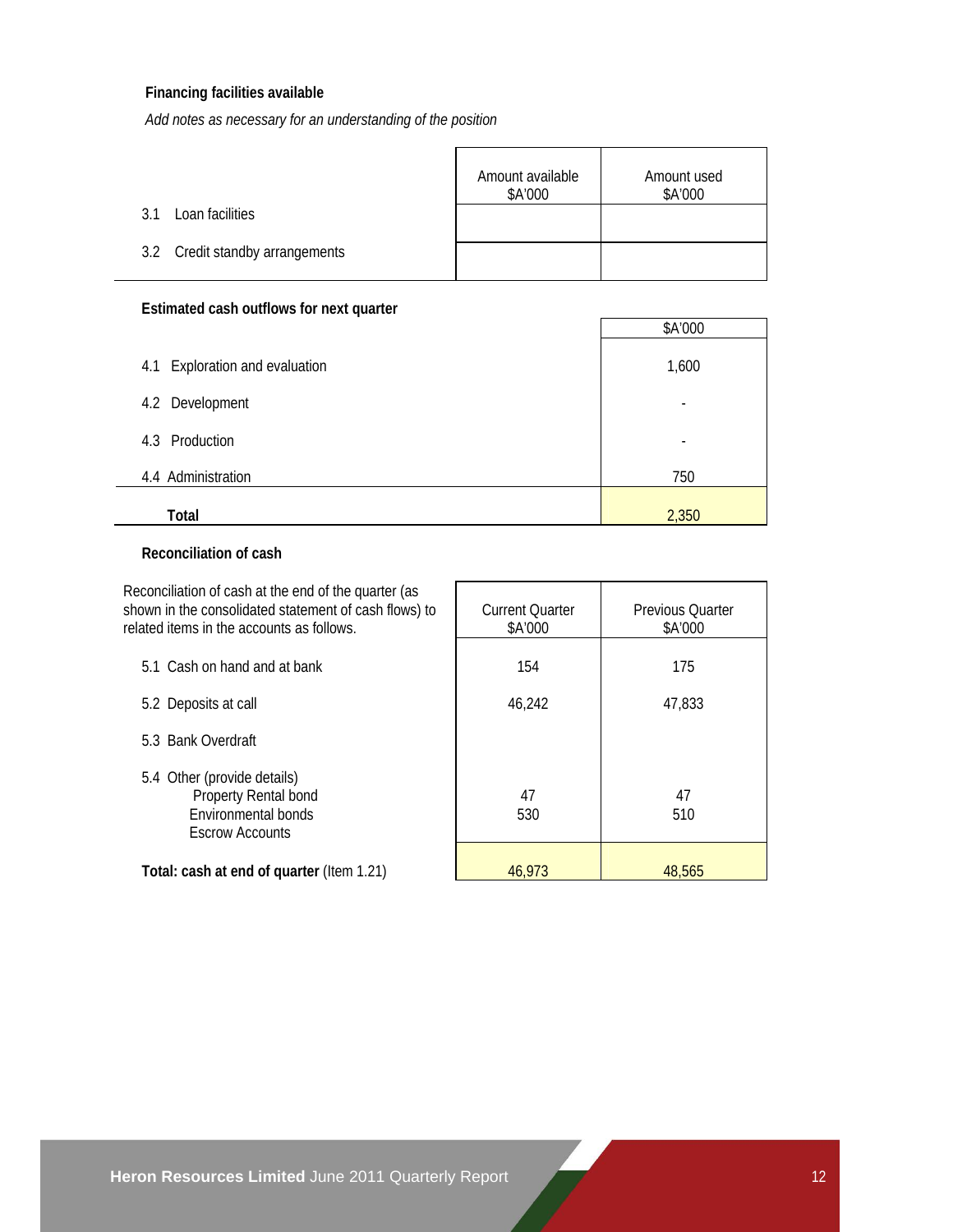#### **Changes in interests in mining tenements**

|                                                                            | Tenement<br>reference | Nature of interest<br>(note (2)) | Interest at<br>Begin of<br>Quarter | Interest at<br>End of<br>Quarter |
|----------------------------------------------------------------------------|-----------------------|----------------------------------|------------------------------------|----------------------------------|
| Interests in mining<br>6.1<br>tenements relinquished,<br>reduced or lapsed |                       | See attached<br>schedule         |                                    |                                  |
| Interests in mining<br>6.2<br>tenements acquired or<br>increased           |                       | See attached<br>schedule         |                                    |                                  |

# **Issued and quoted securities at end of current quarter**

 *Description includes rate of interest and any redemption or conversion rights together with prices and dates.* 

|                                 | Total       | Number      | Issue price per | Amount paid up    |
|---------------------------------|-------------|-------------|-----------------|-------------------|
|                                 | number      | quoted      | security        | per security (see |
|                                 |             |             | (see note 3)    | note 3)           |
|                                 |             |             | $($ \$)         | $($ \$)           |
| 7.1 Preference securities       |             |             |                 |                   |
| (description)                   |             |             |                 |                   |
| 7.2 Changes during Quarter      |             |             |                 |                   |
| Increases through share<br>(a)  |             |             |                 |                   |
| <b>issues</b>                   |             |             |                 |                   |
| (b) Decreases through           |             |             |                 |                   |
| returns of capital,             |             |             |                 |                   |
| buybacks, redemptions           |             |             |                 |                   |
| Ordinary securities             | 252,985,787 | 252,985,787 |                 |                   |
| 7.3 Changes during Quarter *    |             |             |                 |                   |
| Increases through share<br>(a)  |             |             |                 |                   |
| <i>issues</i>                   |             |             |                 |                   |
| Decreases through<br>(b)        |             |             |                 |                   |
| returns of capital,             |             |             |                 |                   |
| buybacks                        |             |             |                 |                   |
| 7.4 Convertible debt securities |             |             |                 |                   |
| (description)                   |             |             |                 |                   |
| 7.5 Changes during Quarter      |             |             |                 |                   |
| (a) Increases through issues    |             |             |                 |                   |
| Decreases through<br>(b)        |             |             |                 |                   |
| securities matured,             |             |             |                 |                   |
| converted                       |             |             |                 |                   |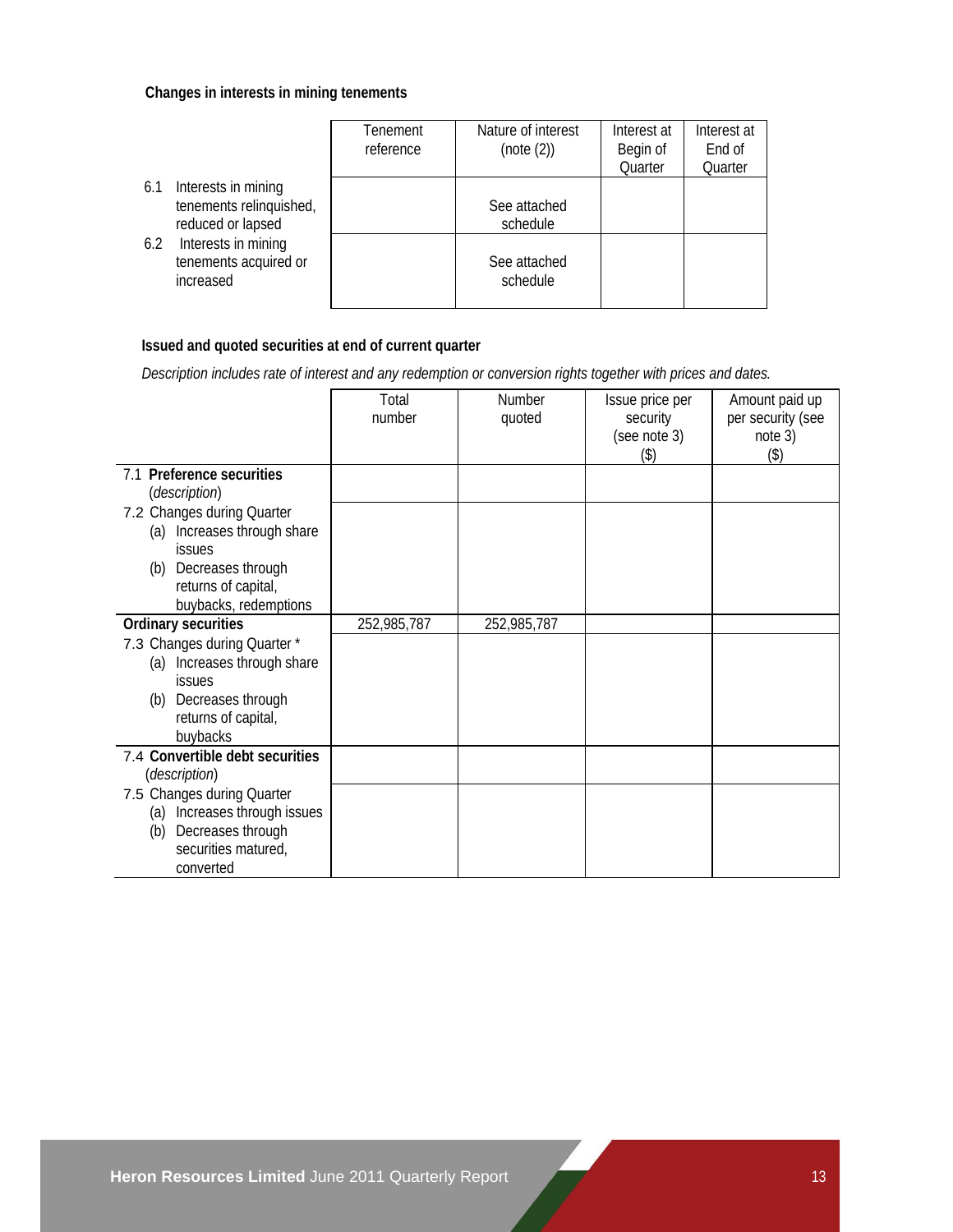| 7.6 Options                  |           |     | Exercise Price | <b>Expiry Date</b> |
|------------------------------|-----------|-----|----------------|--------------------|
| (description and conversion  | 5,000,000 | Nil | \$0.6864       | 7/09/2016          |
| factor)                      | 1,500,000 | Nil | \$1.00         | 05/06/2012         |
|                              | 2,500,000 | Nil | \$1.50         | 05/06/2013         |
|                              | 3,500,000 | Nil | \$2.00         | 05/06/2013         |
|                              | 5,250,000 | Nil | \$2.50         | 05/06/2014         |
|                              | 4,818,776 | Nil | \$0.30         | 09/06/2014         |
|                              | 1,800,000 | Nil | \$0.25         | 25/06/2012         |
|                              | 2,600,000 | Nil | \$0.425        | 25/06/2014         |
|                              |           |     |                |                    |
| 7.7 Issued during Quarter    |           |     |                |                    |
| 7.8 Exercised during Quarter |           |     |                |                    |
|                              |           |     |                |                    |
| 7.9 Expired during Quarter   | 100,000   | Nil | \$1.48         | 30/06/2011         |
|                              |           |     |                |                    |
| 7.10 Debentures              |           |     |                |                    |
| (totals only)                |           |     |                |                    |
| 7.11 Unsecured notes         |           |     |                |                    |
| (totals only)                |           |     |                |                    |

#### **Compliance 2.2 Details of outlays made by other entities to establish or increase their share in projects in which the reporting entity has an interest.**

- 1. Southern Gold Limited may earn an initial 51% interest in three tenements comprising Heron's Bulong South Project through expenditure of \$120,000 over a two year period from October 2009.
- 2. Southern Gold Limited may earn an initial 60% and subject to Heron non-contribution, then up to 80% of Heron's Bulong Project through a staged expenditure up to \$1,000,000 within 21 months. Heron's 20% interest would then be free carried through to the completion of a Pre-feasibility Study or \$8M of cumulative expenditure, whichever occurs first. Southern Gold is to spend a minimum commitment of \$150,000 within 3 months of the commencement date. Heron retains Nickel Laterite rights.
- 3. Ningbo Shanshan Co Ltd, may earn a 70% interest in the Company's Yerilla Project by sole funding construction and commissioning of the Project to an agreed capacity following a positive feasibility outcome. The agreement is subject to Australian and Chinese regulatory approvals.
- 4. Heron sold tenements to Kalgoorlie Consolidated Gold Mines Heron retain a royalty on gold production.
- **6.1 Interests in Mining Tenements transferred, relinquished, reduced or lapsed (includes tenements that have lapsed and/or expired that may have subsequent Heron tenement in place).**

| <b>Tenement</b> | Nature of Interest | % Beginning of<br>Quarter | % At end of<br>Quarter |
|-----------------|--------------------|---------------------------|------------------------|
| M29/00415       | Registered Holder  | 100                       | 0                      |
| E77/01614       | Registered Holder  | 100                       | 0                      |
| E16/00322       | Registered Holder  | 100                       | 0                      |
| E25/00401       | Registered Holder  | 100                       | 0                      |
| E21/00421       | Registered Holder  | 100                       | $\Omega$               |
| E39/00883       | Registered Holder  | 100                       | 0                      |
| P24/04548       | Registered Holder  | 100                       | 0                      |
| P24/03777-03781 | Registered Holder  | 100                       | 0                      |
| P24/03179-03184 | Registered Holder  | 100                       |                        |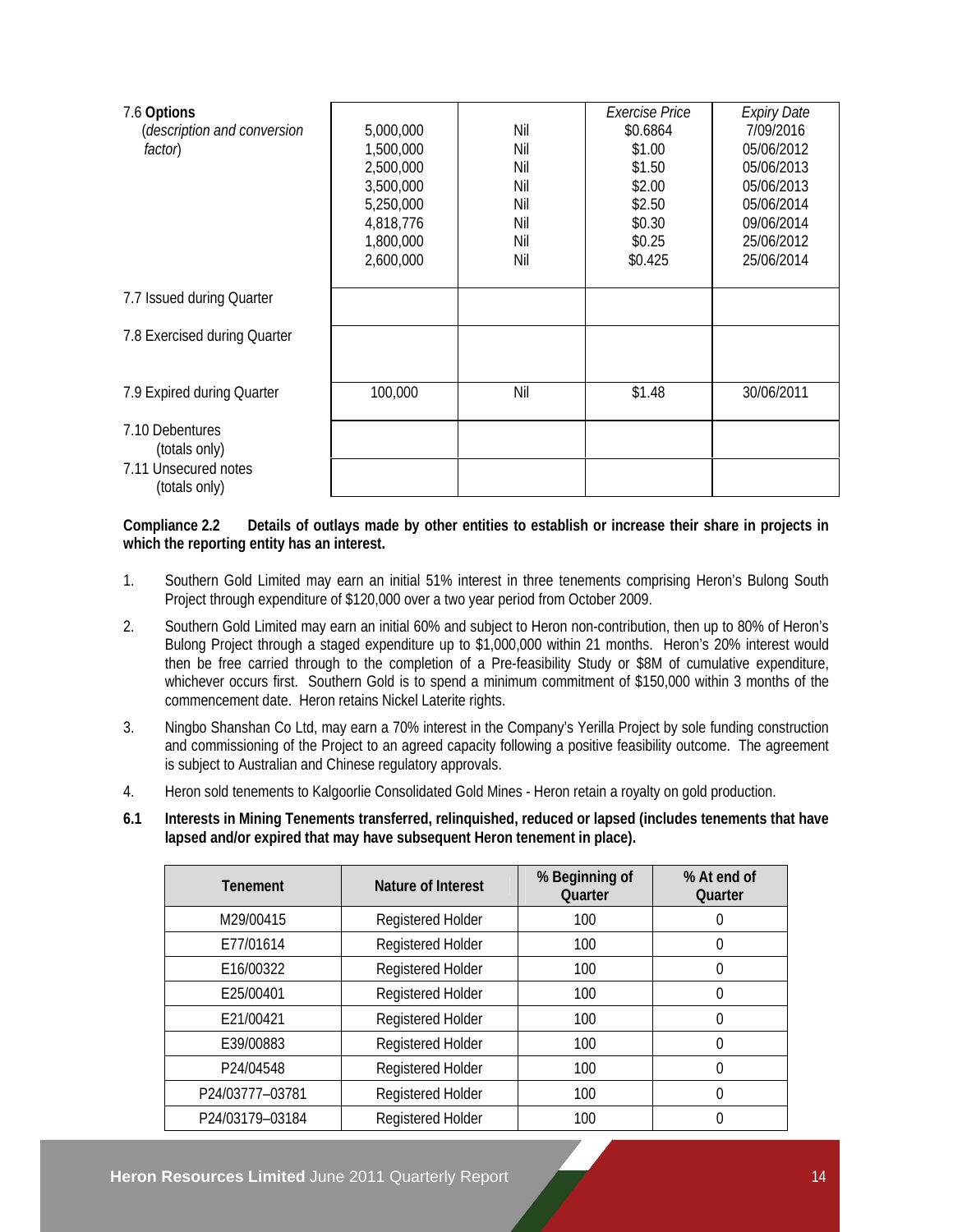| P26/03757-03758 | Registered Holder | 100 | See note 4 above |
|-----------------|-------------------|-----|------------------|
| P26/03360-03362 | Registered Holder | 100 | See note 4 above |
| P26/03493-03496 | Registered Holder | 100 | See note 4 above |
| P26/03572       | Registered Holder | 100 | See note 4 above |
| M25/00059       | Registered Holder | 100 | See note 2 above |
| M25/00111       | Registered Holder | 100 | See note 2 above |
| M25/00134       | Registered Holder | 100 | See note 2 above |
| M25/00145       | Registered Holder | 100 | See note 2 above |
| M25/00161-00162 | Registered Holder | 100 | See note 2 above |
| M25/00171       | Registered Holder | 100 | See note 2 above |
| M25/00206-00210 | Registered Holder | 100 | See note 2 above |
| M25/00220       | Registered Holder | 100 | See note 2 above |
| P25/01058       | Registered Holder | 100 | See note 2 above |
| P25/01061-01063 | Registered Holder | 100 | See note 2 above |
| P25/01175-01177 | Registered Holder | 100 | See note 2 above |
| P25/01179       | Registered Holder | 100 | See note 2 above |
| P25/02050       | Registered Holder | 100 | See note 2 above |
| P25/02062       | Registered Holder | 100 | See note 2 above |
| M25/00165       | Registered Holder | 100 | See note 2 above |
| M25/00191       | Registered Holder | 100 | See note 2 above |
| P25/02062       | Registered Holder | 100 | See note 2 above |
| M25/00165       | Registered Holder | 100 | See note 2 above |
| M25/00191       | Registered Holder | 100 | See note 2 above |
| M25/00226       | Registered Holder | 100 | See note 2 above |
| M25/00234       | Registered Holder | 100 | See note 2 above |
| M25/00260       | Registered Holder | 100 | See note 2 above |
| M25/00341       | Registered Holder | 100 | See note 2 above |
| P25/02170-02171 | Registered Holder | 100 | See note 2 above |
| P25/01853       | Registered Holder | 100 | See note 2 above |

# **Interests in Mining Tenements acquired or increased**

| <b>Tenement</b> | Nature of Interest          | % Beginning of<br>Quarter | % At end of<br>Quarter |
|-----------------|-----------------------------|---------------------------|------------------------|
| E09/01912       | Registered Applicant        |                           | 100                    |
| E30/00433       | Registered Applicant        |                           | 100                    |
| E77/01961       | <b>Registered Applicant</b> |                           | 100                    |
| EPM 19168       | Registered Applicant        |                           | 100                    |
| EPM 19191       | Registered Applicant        |                           | 100                    |
| FPM 19192       | Registered Applicant        |                           | 100                    |